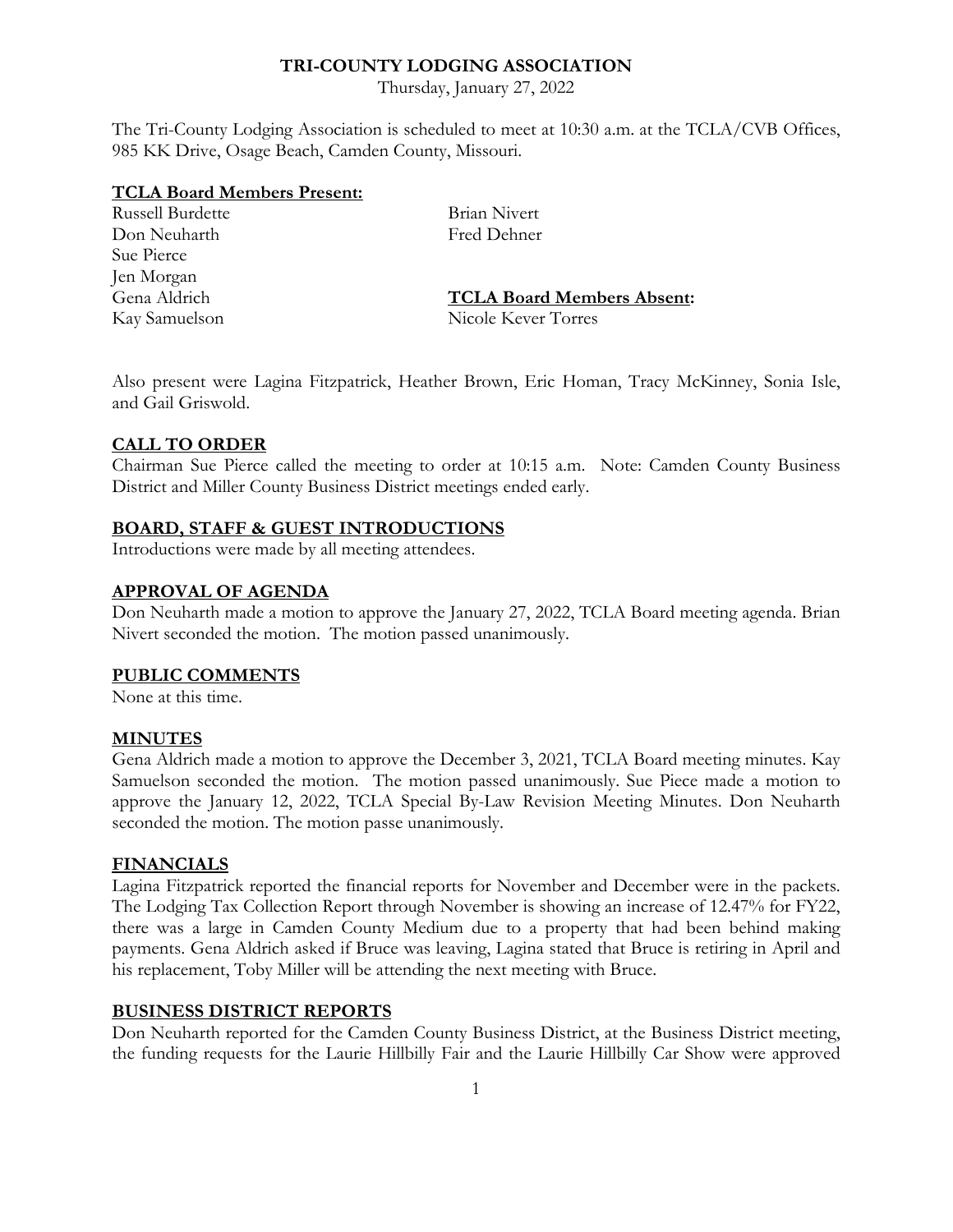pending the outcome of the Morgan County Business District meeting and how much of the \$3,000 they will be able to fund. The funding request for the Major League Fishing Tackle Warehouse Pro Circuit 2023 was approved up to \$20,000. A budget meeting is scheduled for Camden County Business District on Thursday, February 3, 2022, at 9:00 a.m. The upcoming 2022 Election will be for Camden County Large expired seat and possibly the Camden County Medium vacated seat, depending on the sale of property for Board Member Don Neuharth.

Russell Burdette reported for the Miller County Business District, all funding requested were tabled, the Laurie Hillbilly Fair and the Laurie Hillbilly Car Show to see how much Morgan County Business District would be able to fund and Major League Fishing Tackle Warehouse Pro Circuit 2023, due to the lack of the funding request paperwork. A budget meeting will be scheduled after the Business District Election on March 24, 2022. All seats are up for election due to being expired or vacated.

Brian Nivert reported for the Morgan County Business District, at this time no information to report, the results of the election will be reported later today.

# **LEGISLATIVE REPORT**

Brian Nivert, Legislative Chair; nothing at this time. Heather Brown reported a Legislative Reception was held at Margaritaville Lake Resort on January 13, 2022, by invitation only. The sales tax for the state of Missouri was up and due to this, MODOT will make improvements in Kingdom City, Camdenton area, and near Hurricane Deck Elementary School. Capitals Day will be sectioned off this year by regions, February 9, 2022, is the date for Central Missouri.

# **COMMITTEE ASSIGNMENTS AND REPORTS**

**Group Sales** –Nicole Kever Torres/Kay Samuelson, Group Sales Co-Chairs; Kay Samuelson reported some conferences are cancelling due to Covid in January and February, however a positive lookout for March. Lagina Fitzpatrick stated the group sales report was in the packet.

**Event Committee** - Russell Burdette, Event Committee Chair; nothing at this time.

**Fishing Tournament Committee –** Bill Morgan, Fishing Tournament Committee Chair; Lagina Fitzpatrick stated a few events take place over the winter, the season starts at the beginning of March. Don Neuharth asked if there was a loss of events in 2021 due to Covid, Lagina responded that the loss of events was in 2020, however 2021 was a strong year.

**Budget Committee** – Fred Dehner, Budget Committee Chair; a meeting for the Camden County Business District budget committee is scheduled for Thursday, February 3, 2022.

**Employee Performance Review** – Don Neuharth, Employee Performance Review Chair; nothing at this time.

**Website & Marketing Committee Report** – Jen Morgan, Website Committee Chair; Eric Homan stated the website reports were in the packet, 2022 online Vacation Guide is available on funlake.com, which has helped with an increase in traffic. Facebook leads generated over 1,000 for requests for Vacation Guides, so far there have been over 5,000 Vacation Guides mailed out from requests this year.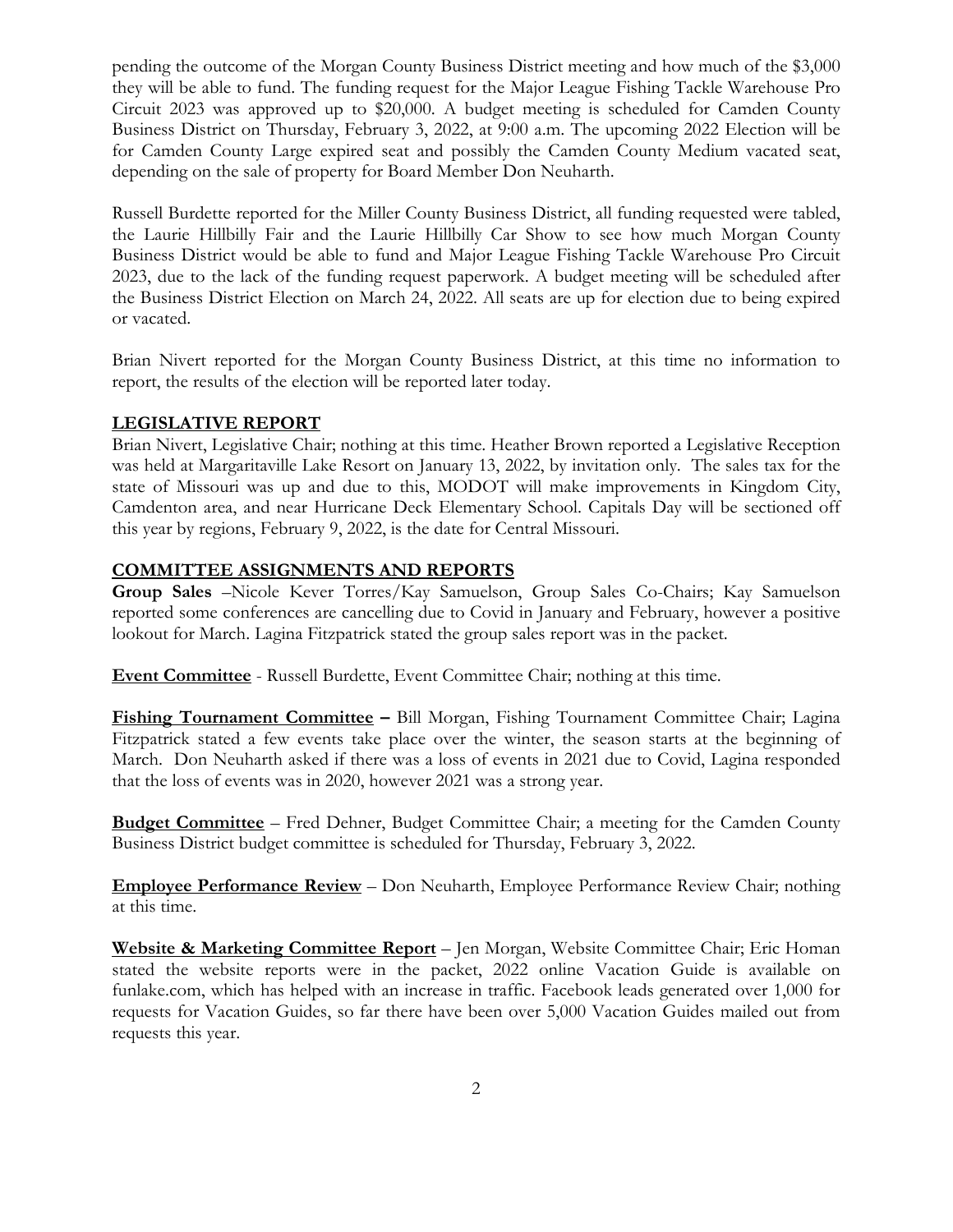#### **EXCUTIVE DIRECTOR/PUBLIC RELATIONS**

Lagina Fitzpatrick reported that there has been almost two months since the last meeting. Lagina stated she has been working on the TCLA revised By-Laws; the three Business District Audits were completed and submitted to the state auditor on time; TCLA's audit is still being worked on, it does not need to be submitted to the state auditor; Co-chaired the Lake Ozark Christmas Parade on Saturday, December 11, 2021, there were 51 entries; and worked Morgan County Special Election. Lagina also stated that Netflix's Ozark premier for the final season releasing the first seven episodes was on January 21, 2022, a watch party had been scheduled at Marty Byrde's on Bagnell Dam Strip and had a very good turnout. Lagina reminded everyone MDT Roadshow will be Friday, March 25, 2022, at Old Kinderhook and if anyone would like to attend, please register. Lagina and Heather Brown will be working to try and break the record for the World's Largest Boat Parade again this year, the attempt will be on June 11, 2022. Viewpoint with Dennis Quaid is planning on filming in June to air in the Fall. Russell Burdette inquired regarding the meeting on December 1, 2021, Lake Affordable Housing, Lagina stated the due to the group that is working to bring affordable housing to the area only had one letter of intent, the meeting was set up to generate ideas on how to raise more interest, one issue is the cost of monthly rent, the rent needs to be set for entry level employees. Russell Burdette was also questioning the January 7, 2022, meeting with Developer in Eldon & Lake Ozark, Lagina stated the company is working on a development in Eldon on Highway 54 at the highway 87 exit, at this time a gas station and convenience store is planned with a possible hotel. Lagina also explained the Developer also owns the property in Lake Ozark at the Bagnell Dam Blvd and Horseshoe Bend intersection.

#### **CVB UPDATE**

Heather Brown stated the 2022 Vacation Guides were in the warehouse and have started to be distributed throughout the Lake. Over 10,000 were mailed out to Visitor Centers and AAA Offices; Restaurant Guide sales have started, along with internet sales; The CVB Annual Dinner will be March 30, 2022, at The Lodge of Four Seasons; The Annual Spring Harbor Hop will be May 7, 2022, and work has started on it. Heather and Lagina Fitzpatrick have been working on the Destination Master Plan that was suggested by John Lambeth with Civitas. Heather, Eric Homan, and Evan Lampe, with CVB, are working on the Wellness Program video that should be released soon.

# **NEW BUSINESS**

(A.) Other New Business – No other new business

#### **OLD BUSINESS**

(A.) TCLA By-Laws update – The TCLA revised By-Law meeting and vote will be held Monday, February 28, 2022, at 1:00 p.m.

(B.) Old Business – Sue Pierce thanked Don Neuharth for all the work that he has done over the years, the sale of the hotel is still not final, however this could be his last meeting. Sue Pierce also thanked Jen Morgan for her time that she has given to the Board, Jen Morgan has resigned effective February 1, 2022. Sue Pierce inquired if Kay Samuelson will be running for the expired Camden County Large Seat, Kay Samuelson stated that Robin Graf, COO will be running for the position in the election being held in March 2022.

**Future Meeting Dates** – Upcoming TCLA and Business District meeting dates are as follows: